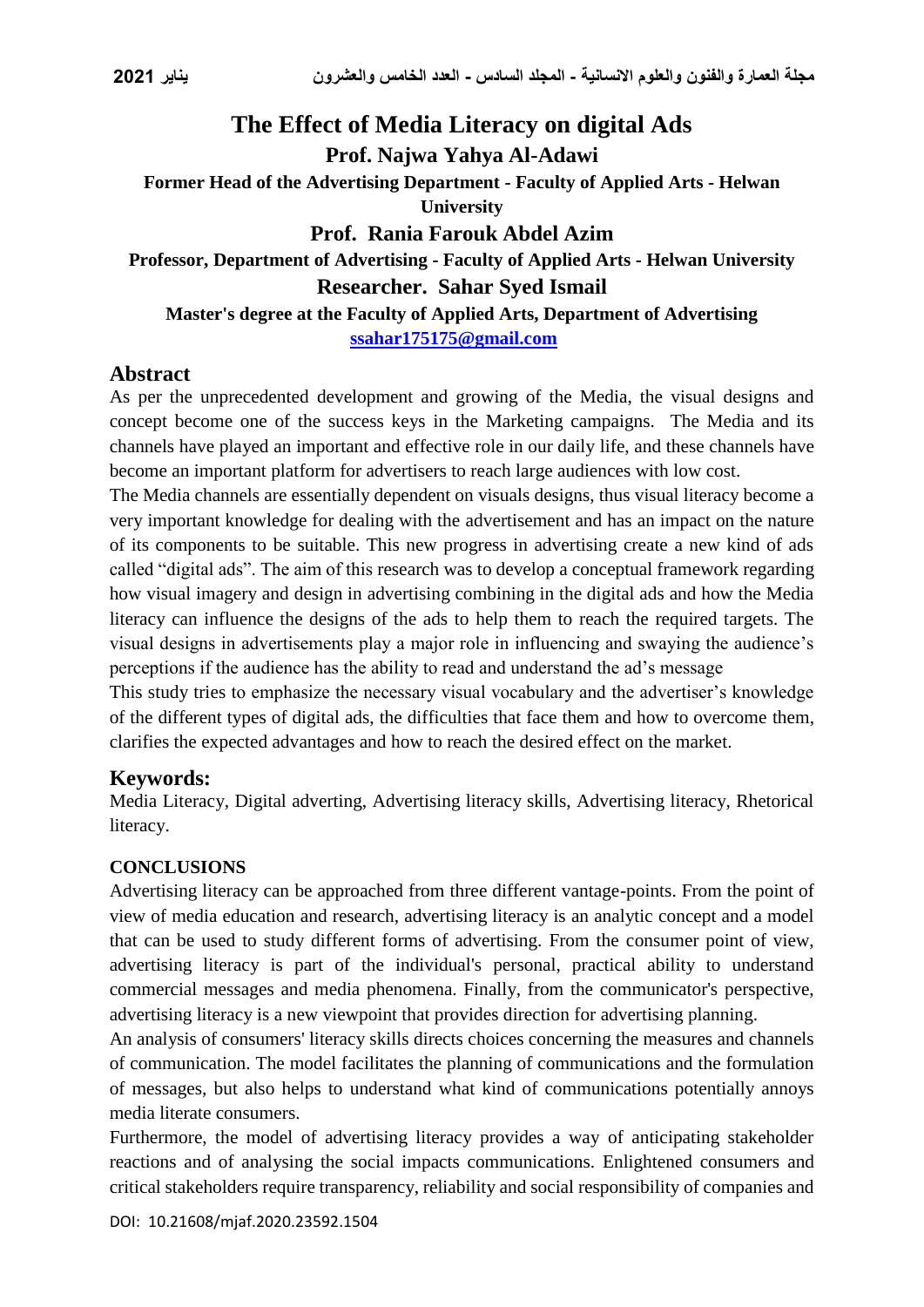their communications. The demands of social responsibility also apply to advertisers, advertising agencies and advertising planners, because advertisements are shaping people's attitudes and cultural values as well as public debate to a greater extent than before.

(What Is Advertising Literacy? Exploring the Dimensions of Advertising Literacy by Malmelin, Nando Journal of Visual Literacy, 2010)

# **Introduction:**

Media society has seen a dramatic proliferation and diversification of forms of communications, and literacy no longer refers only to the skills of interpreting written communication. Media literacy refers to the ability to read and critically analyse different forms and means of media representation. The development of personal media literacy begins with the realization that every day, we receive thousands of messages that can potentially influence our opinions, attitudes, values and behaviour. Advertising has great cultural significance: on the one hand it reflects the surrounding reality, but on the other hand it also shapes the way that people view that reality. (Silverblatt 1995, 2-3.)

The growth and development of media culture has created a society where people need advanced skills of media literacy and visual literacy.

(Malmelin, Nando- What Is Advertising Literacy? Exploring the Dimensions of Advertising Literacy- Journal of Visual Literacy-210).

Consumers and business buyers receive more messages, through more channels, than ever before. Cutting through the noise requires advertisers to deliver hyperpersonalized messages that resonate at the individual level. Now, advertising is undergoing a transformation — the biggest revolution since the launch of digital ads in the 1990s — driven by data.

(Ashish Sharma, 2Ambudi Bhosle, 3Brijesh Chaudhary-Consumer Perception and Attitude towards the Visual Elements in Social Campaign Advertisement-Journal of Business and Management-July/Aug. 2012)

# **Media Literacy**

The most used definition of Media Literacy was arrived at by participants at the Aspen Media Literacy Leadership Institute in 1992. It states that media literacy is "the ability to access, analyze, evaluate, and create media in a variety of forms."

Others have added to this definition, increasing its detail and specificity.

For instance, the Center for Media Literacy modified the statement for it's Media Lit Kit as follows: "Media Literacy is a 21<sup>st</sup> century approach to education.

It provides a framework to access, analyze, evaluate and create messages in a variety of forms – from print to video to the Internet. Media literacy builds an understanding of the role of media in society as well as essential skills of inquiry and self-expression necessary for citizens of a democracy."

# **Eight Key Concepts**

Although media literacy education is only just now beginning to spread in the United States, it has been a required part of the school curriculum in Canada for some time now. The Ontario Ministry of Education, as part of its guide to media literacy, has defined 8 media literacy key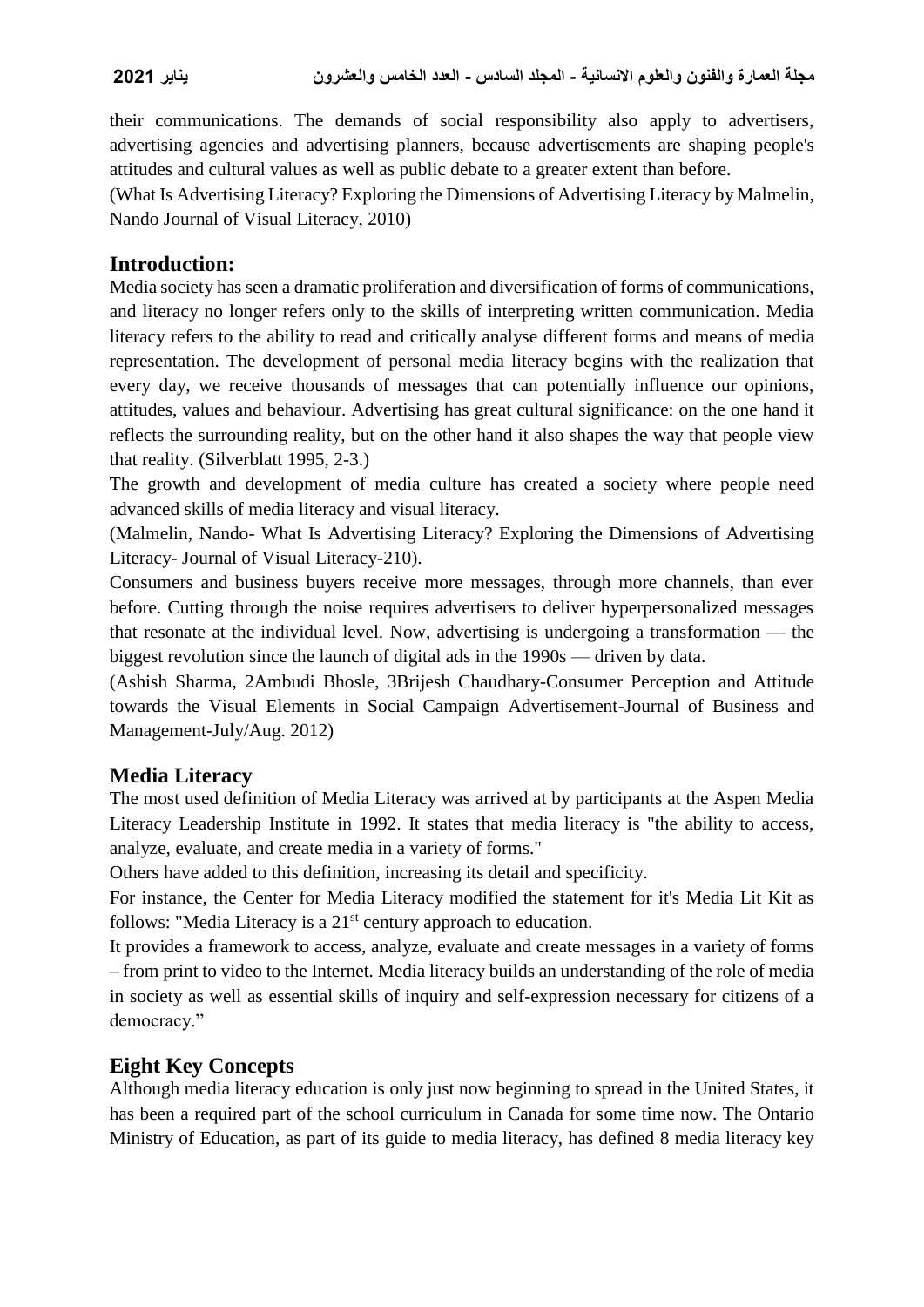concepts. These concepts help to create the framework that is necessary for students to analyze and evaluate the media that surround them.

1.**All media are constructions.** This is arguably the most important concept. The media do not simply reflect external reality. Rather, they present carefully crafted constructions that reflect many decisions and are the result of many determining factors. Media Literacy works towards deconstructing these constructions (i.e., to taking them apart to show how they are made).

2.**The media construct reality.** The media are responsible for the majority of the observations and experiences from which we build up our personal understandings of the world and how it works. Much of our view of reality is based on media messages that have been preconstructed and have attitudes, interpretations, and conclusions already built in. Thus the media, to a great extent, gives us our sense of reality.

3.**Audiences negotiate meaning in media.** If the media provides us with much of the material upon which we build our picture of reality, each of us finds or "negotiates" meaning according to individual factors: personal needs and anxieties, the pleasures or troubles of the day, racial and sexual attitudes, family and cultural background, moral standpoint, and so forth.

4.**Media messages have commercial implications.** Media literacy aims to encourage awareness of how the media are influenced by commercial considerations, and how they impinge on content, technique, and distribution." Most media production is a business, and so must make a profit. Questions of ownership and control are central: a relatively small number of individuals control what we watch, read and hear in the media.

5.**Media messages contain ideological and value messages.** All media products are advertising in some sense proclaiming values and ways of life. The mainstream media convey, explicitly or implicitly, ideological messages about such issues as the nature of the good life and the virtue of consumerism, the role of women, the acceptance of authority, and unquestioning patriotism.

6.**Media messages contain social and political implications.** The media have great influence in politics and in forming social change. Television can greatly influence the election of a national leader on the basis of image. The media involve us in concerns such as civil rights issues, famines in Africa, and the AIDS epidemic. They give us an intimate sense of national issues and global concerns so that we have become McLuhan's Global Village.

7.**Form and content are closely related in media messages.** As Marshall McLuhan noted, each medium has its own grammar and codifies reality in its own particular way. Different media will report the same event, but create different impressions and messages.

8.**Each medium has a unique aesthetic form.** Just as we notice the pleasing rhythms of certain pieces of poetry or prose, so we ought to be able to enjoy the pleasing forms and effects of the different media.

**(John J. Pungente-Canada's Key Concepts of Media Literacy-on jan.2020- available on: http://www.medialit.org/reading-room/canadas-key-concepts-media-literacy#bio)**

# **Advertising as Part of Media Literacy**

Given the well-documented importance of media literacy and media education, it is surprising how little research attention has been paid to the aspect of advertising. Advertising has usually been discussed in the frame of media literacy in general. Many of the textbooks on media literacy identify advertising as a component part of media literacy (e.g. Silverblatt, 1995; Potter,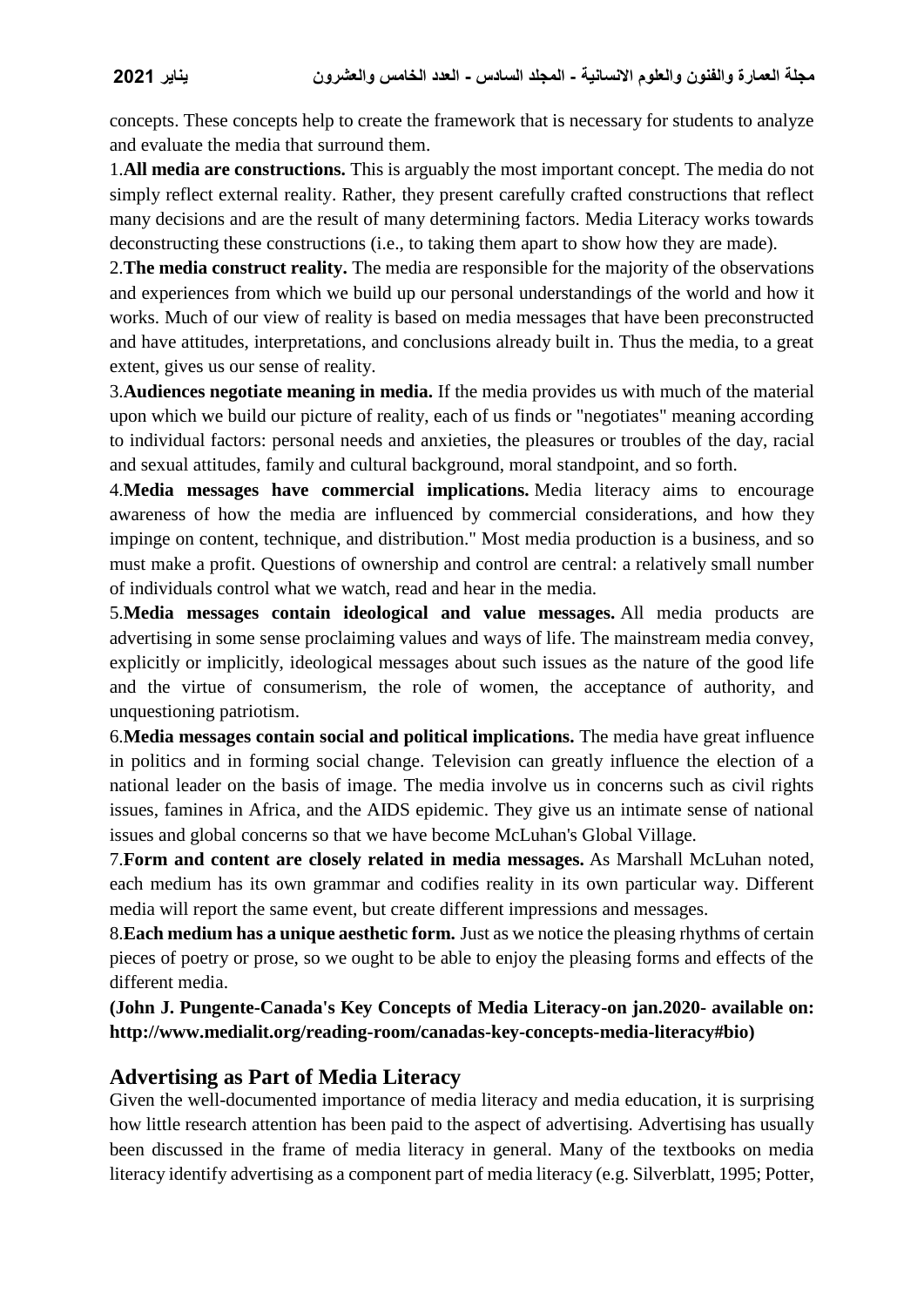1998). There has also been some research on advertising literate consumers (e.g. O'Donohoe, 1997; O'Donohoe, 2001; Mattelart, 1991; Ritson and Elliot, 1999), but overall the conceptualization and modelling of advertising literacy has failed to move beyond its infancy. Indeed, it is quite obvious that the concept of advertising literacy needs to be clarified and developed further.

Media society has seen a dramatic proliferation and diversification of forms of communications, and literacy no longer refers only to the skills of interpreting written communication. Media literacy refers to the ability to read and critically analyse different forms and means of media representation. We receive on daily basis thousands of messages, and advertising is actually part of that, and although it reflects our surrounding reality, but it also shapes how people view that reality. (Silverblatt 1995, 2-3.)

The rise witnessed in the media created a need for advanced skills of media and visual literacy. The concepts of media literacy and advertising literacy assume that people need to have good understanding and literacy levels of the symbolic systems used by the media. Based on their semiotic studies on visual communications, Kress and van Leeuwen (1996) have suggested that even though different forms of representation and communication are not independent of one another, they may nevertheless involve distinctive forms that differ from other ways of creating meanings.

# **Digital advertising**

Definition: Digital advertising is the practice of delivering promotional content to users through various online and digital channels.

Digital advertising leverages mediums such as social media, email, search engines, mobile apps, affiliate programs and websites to show advertisements and messages to audiences.

To effectively reach audiences and interact with them in a smarter, 1-to-1 manner. Advertisers now, powered by technology has so many data sources, and the winners are those who can use the data and the technology in their favor, and evolve their strategies to keep pace with consumers.

Advertiser more than ever before are relying on major social media platform and online platforms to deliver their messages. The success of an ad or a campaign is not only measured by the measures of clicks and impressions but also by the liftetime customer value.

(Ashish Sharma, 2Ambudi Bhosle, 3Brijesh Chaudhary-Consumer Perception and Attitude towards the Visual Elements in Social Campaign Advertisement-Journal of Business and Management-July/Aug. 2012 *PP 06-17*)

# **Advertising literacy skills**

Advertising is unique in the way it communicates with people, and its understanding and the ability to interpret it requires specific literacy skills as described below:

# **1. Informational literacy**

Informational literacy is part of the process of information acquisition. It is the ability to obtain information from the media and to judge its accuracy.

One of the goals of advertising is to supply information to consumers. A hundred years ago, early advertisements consisted mainly of product information, giving details on the quality and the price of the product (Leiss, Kline & Jhally, 1990).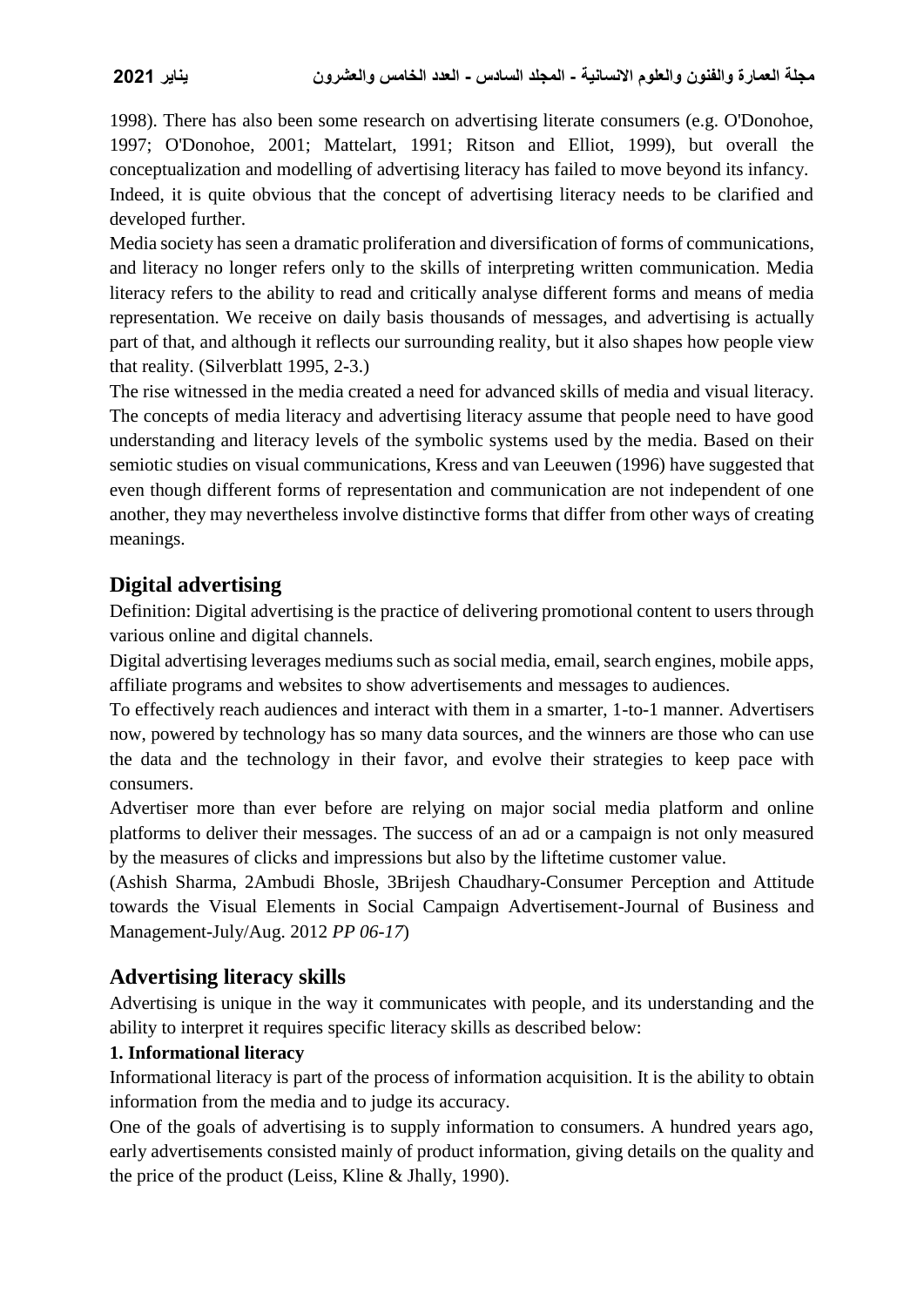Today, advertising is geared not so much to supplying information as to invoking attention and generating positive images.

### **2. Visual/Aesthetic literacy**

The aesthetic literacy of advertising refers to interpreting and understanding advertisements as a source of aesthetic pleasure and entertainment. One aspect of advertising literacy is thus the ability to use the media for personal needs, such as relaxation or seeking out new experiences. Aesthetic literacy allows people to evaluate the aesthetic composition and artistic means used in advertisements. (E.g. Potter, 1998; Silverblatt, 1995; Messaris, 1994.)

The big bang for creative revolution was the Beetle car advertising campaign developed by Doyle Dane Bernbach agency in New York under the slogan "Think Small". The campaign actually broke all set advertising rules and practices of that time such as: the car was not properly displayed in the advertisement nor its name was clear, the slogan was negatively formulated, and the content lacked all the useful information (Berger, 2001).

With the help of visual presentations, advertising aims to get across a variety of cultural meanings that lie beneath the surface and that are difficult to put into words. The interpretation of the most complex and multilayered advertisements actually requires understanding of specific inter-textual references to other forms of media presentations and genres.

### **3. Rhetorical literacy**

Advertising as a form of persuasive communication came under intense social critique in the 1950s when the American James Vicary announced that his company had developed a method for inserting fast "flashes" within movies. These flash messages were said to be so fast that they could not be consciously observed. However, Vicary claimed they nonetheless affected people subconsciously. The showing of commercial messages such as "Hungry? Eat Popcorn" and "Drink Coca- Cola", he claimed, had increased the sales of popcorn by over 50% and the sales of refreshments by at least one-fifth (Phillips 1997; Messaris 1997; Rutherford 1995).

Vance Packard's published a book in 1957 under the name of "The Hidden Persuaders". According to Packard, advertising agencies added subliminal messages in the advertisements in order to increase the sales of the products they advertised for.

Packard's thesis was effectively an extension to Vicary's earlier claim: he proposed that consumers' actions had become conditioned reflexes rather than being a result of rational consideration.

Now after all those years, the debate about Packard's theory is still going on although it is still not proven, yet the arguments still sink very well with how advertising persuasion is talked about.

The focus of rhetorical literacy is on understanding the means of persuasion used in advertising. Rhetorical literacy is the ability to understand different means and strategies of persuasion in advertising and marketing communications in general. Some studies have found that young adults in particular have often developed a special literacy of marketing strategies, conventions and styles (O'Donohoe, 2001; O'Donohoe, 1997).

Advertising is in many ways based upon the principles and tenets of classical rhetoric. For centuries, rhetoric has been understood in terms of the skill and art of oral persuasion, but even though classical theories of persuasion were not developed with a specific view to mass communications, they usually work in the media environment as well (Silverstone, 1999).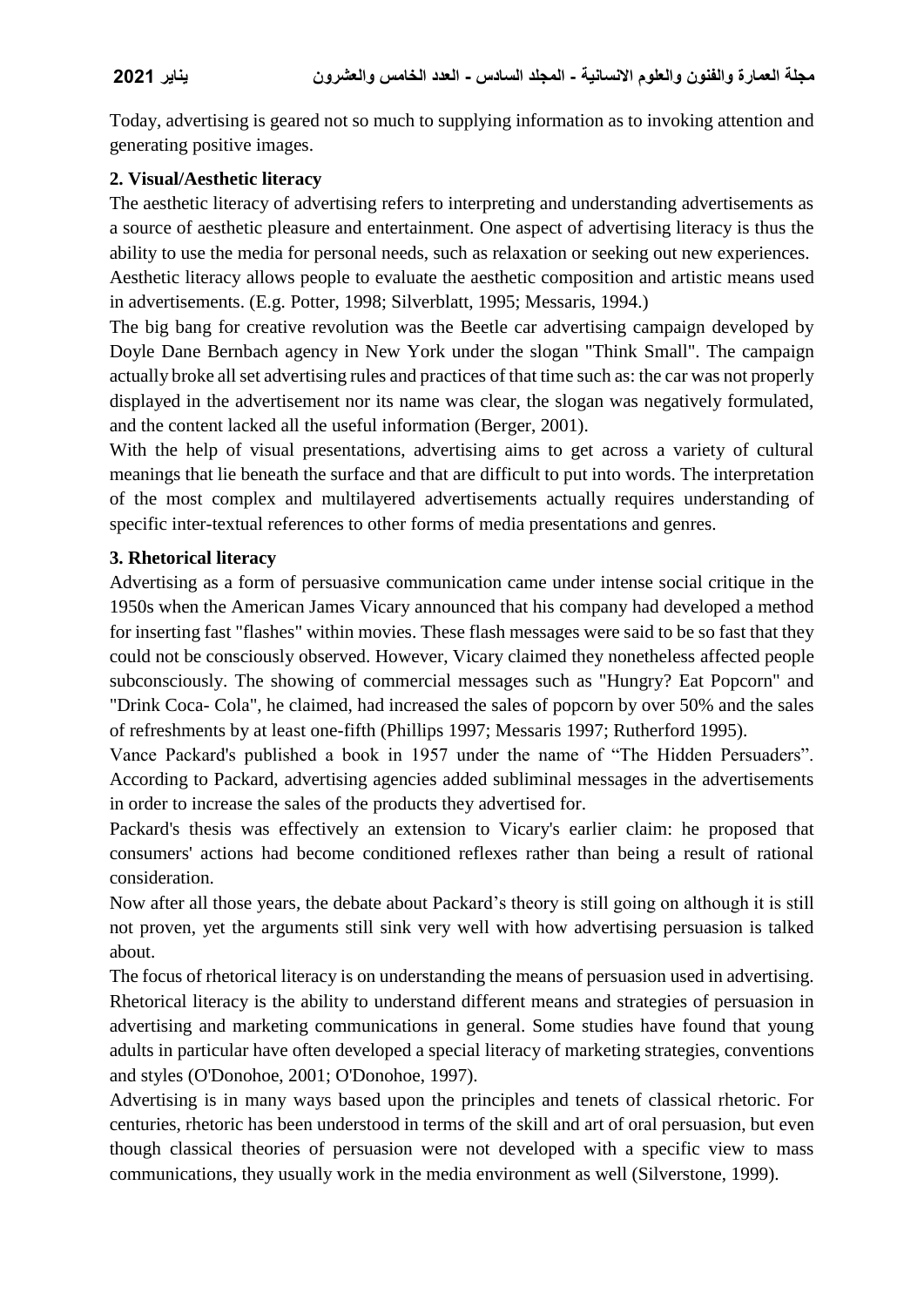A person's knowledge and experience in life will clearly shape how he receives different messages and hence his attitude towards the media and advertising, hence it became very important to understand the targeted consumer literacy skills.

### **Insights into a new era of advertising and media buying**

In a world where it became very easy for competition to come in and dilute your message, persuasion has become an integral measure in advertising success. Persuasion is the change you are able to make in someone's perception and ultimately as behavior towards a product, service or an issue as a communication goal. "Persuasion is a symbolic process in which communicators try to convince other people to change their attitudes or behavior regarding an issue through the transmission of a message, in an atmosphere of free choice" (Perloff, 2003).

### **Visual processing**

As we get exposed to all sort of media and content all the day, our minds work as a processor trying to give meaning and understanding for this information as well as filling the gaps automatically based on one's knowledge and experiences. It is important to mention that the mind will not make the distinction between real information and messages transmitted by the media on the subconscious level.

Schroeder (2002) explains how market is full of visual imagery trying to persuade; brands are portrayed extensively with the use of images and a number of products are made in such a way to correspond visually. "The dominance of visual imagery does not necessarily make for visual literate consumers. Visual consumption often involves mere looking without comprehension, gazing without knowledge, and watching without engagement".

Unlike visual processing, verbal processing is mostly limited in language center within higher cortex. Childers and Jiang (2008) differentiate the two systems and explain that verbal process takes longer time to be processed, whereas visual process obtains an immediate response from mind. Thus, in the situations of advertising research that make naturalistic conditions, in which participants doesn't wish to direct all of their resources to process the persuasive stimulus. It is rational to expect that because the brain processes visual information easily.

Basically results explain the notion that visual advertisements are more prominent and more reliable, because the mind is able to get more information while processing fewer resources.

In addition, in comparison of how visual and verbal advertisements are processed, visual advertisements have advantages because of its ability to communicate a big amount of information almost immediately. The implementation of these advantages expressed by visual information is that imagery used in advertisements could be more persuasive than similar information communicated by verbal form. This persuasive potential of visual form can be more powerful in naturalistic situation when consumers have less time to be exposed to an advertisement, or face similar contradiction where it is bit difficult to pay attention towards an object which consumers are asked to respond.

### **How images create meaning:**

There are three categories of an image: syntax, semantics and pragmatics. These three steps are the way to understand the cognitive process in the viewer"s mind created by image. At first, when a viewer approaches an image of advertisement, viewer perceives it with general bricks and forms to build up the total image. Then the viewer understands the signs and tries to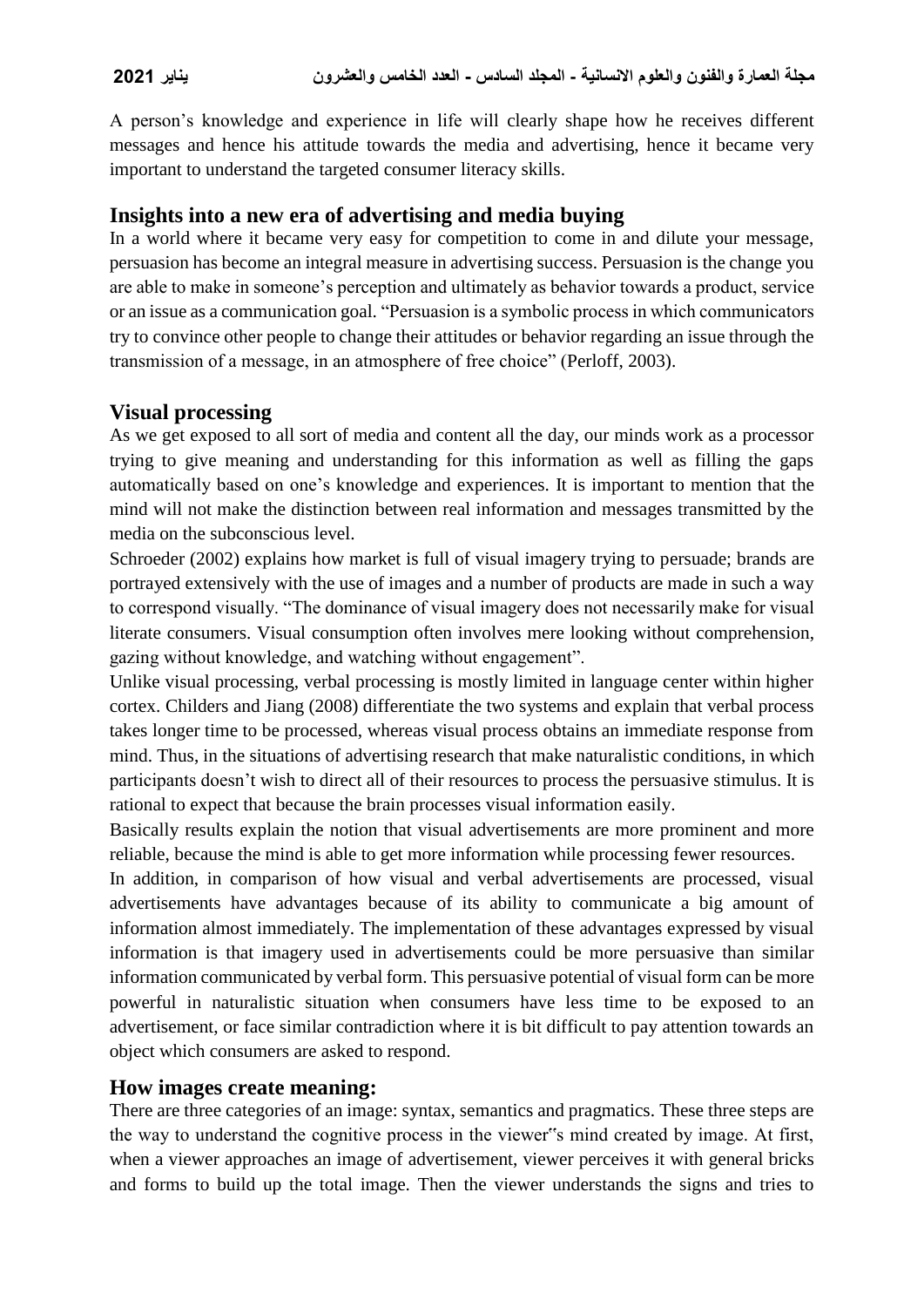interpret the whole image (Morris, 1946). Sometimes it is tough to understand the signs because there are no apparent boundaries between the parts of image. Once a viewer is able to identify the particular element as a sign, then image can be explored (Fiske, 1990):

- I.**Syntax (form)**: is the relation between signs. It basically focuses on form and the unit of image's rough material. A viewer is provided with a type of hierarchy by the structure and construction of different elements, so that a viewer can understand less important and more important element. A connection is developed among dissimilar elements.
- II.**Semantics (Content):** is about its referred things and the connection between different signs. This is all about the image"s content. The signifier and signified are the two components which make sign together. Signifier is the image of sign as seen by viewer and the signified is the concept behind it. This concept is widely common to the members of same language.
- III.**Pragmatics (Interpretation):** A viewer"s cognitive process is considering the various aspects. A spectator connects the elements together and tries to evaluate it with the help of its perspective. An image is constructed by form and content. Image behaves like a message. Content changes over into argument or statement.



- IV.Text guides the consumer towards the particular meaning rather than other. In this advertisement, girl's smoking addiction is depicted as a fish get caught.
- V.Williamson (1978) talk about the different objects in an advertisement which connects to particular qualities. For example, picture of a girl can represent the youth and beauty. In advertisements, certain objects can be taken for granted for some particular qualities. The composition of different objects is important that how the elements are framed together.

# **The Concept of Visual Design and its importance**

Due to the massive amount of advertisements in the market, not all ads capture consumers' attention and impact their perceptions. Hence, the notion of **visual design** plays a significant role to allow attractiveness and distinction in the ads.

Advertising, in all media except radio, relies heavily on visual as well as verbal information to present the advertised product. The concept of visual design refers to the organization of elements related to the advertisement's artistic aspects. It is the launching of messages containing aesthetic structures (mixed discipline between the usage of creative and appealing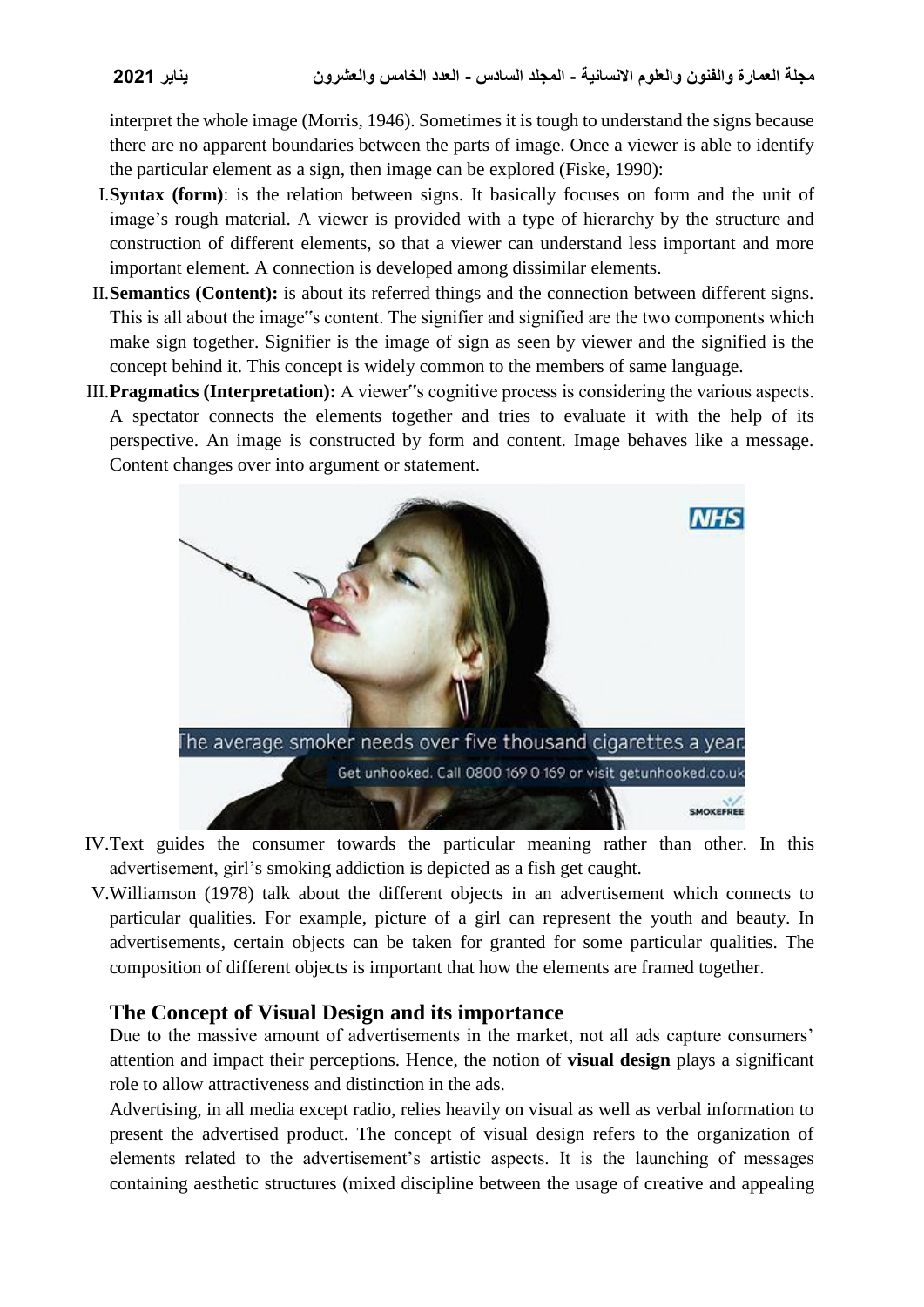visual schemes and information-development). Visual communication designs pursue to attract attention, inspire desires, and encourage people to respond to the communication messages by formulating a favorable impact on viewers' perceptions (Köksal, 2013).

Despite the growing awareness of the influence on visual design on consumers' perception, surprisingly little is actually known about the way of design or aesthetic theory has on the contributions of people's opinions and judgments. Little is known about how advertising inspiration is viewed by the consumers. The public's views and outlooks toward advertising have not focused on ideas about the impact of visual designs (Köksal, 2013).

Visual communication has attracted particular attention because advertising has become so much more multifaceted in its efforts to use artistic components to attract attention and persuade consumers (Phillips and McQuarrie, 2002).

### **Advertisements' Visualization**

With the increase of the variety of product and services in the market, attracting consumer awareness is important. Marketing activities, such as the usage of advertisements, have become significant. Advertisements can create impressions through visual imagery or text based imagery (Köksal, 2013). Television commercials, magazine ads, and other forms of advertising often using visual designs and aesthetics in an inspirational manner to attract viewers' attention to affect perception, persuasion, and ultimately behavior. Visual designs help in generating artistic advertising, which leads to ad effectiveness on consumers (Hetsroni, 2005).

Visual imagery is used to draw attention; stimulate curiosity; show off the promoted substance and its features; establish a personality for the promoted substance; link the promoted substance with clear symbols and lifestyles; and infuse the image in the minds of the target consumers.

Visual designs illustrate imagery with passion, giving products, service, place, idea, etc. spiritual essence. Images used in advertising express the nature or the implication of the product or service, as well as differentiating it from competitors (Köksal, 2013).

# **Elements of Visual Designs found in Advertisements**

An **image** is a complex mode of visual communication, which is analyzed in relative to **color**, **form**, **design**, and **other technical properties**. The role of images in advertising is to create positive experiences and feelings associated with the advertised matter, which might engage receiver's response. In order to impact consumers, images should communicate claims, evaluations, and express offers (Scott, 1994; Sharma *et al*., 2012). Advertisements are a form of persuasive writing.

Effective visual advertisement tells a simple story quickly; asks consumers for certain responses; easily understandable; and appeals to the consumer's emotions using pictures, slogans, and symbols (Köksal, 2013).

Advertising uses aesthetics to accomplish the task of promoting a specified matter (product, service, person, idea, place, etc.). The purpose of the art is to provide a certain image in the advertisement. An image is a set of emotional connotations the consumer gains from the ads. There are various visual elements that are the basic vocabulary of the composed communicated art. The principles of design help to plan and organize the elements of art so that advertisements will hold the viewers interest and command attention. In any work there is a thought process for the arrangement and use of the elements of design. These elements are interrelated to each other and to the whole representation (Sharma *et al*., 2012).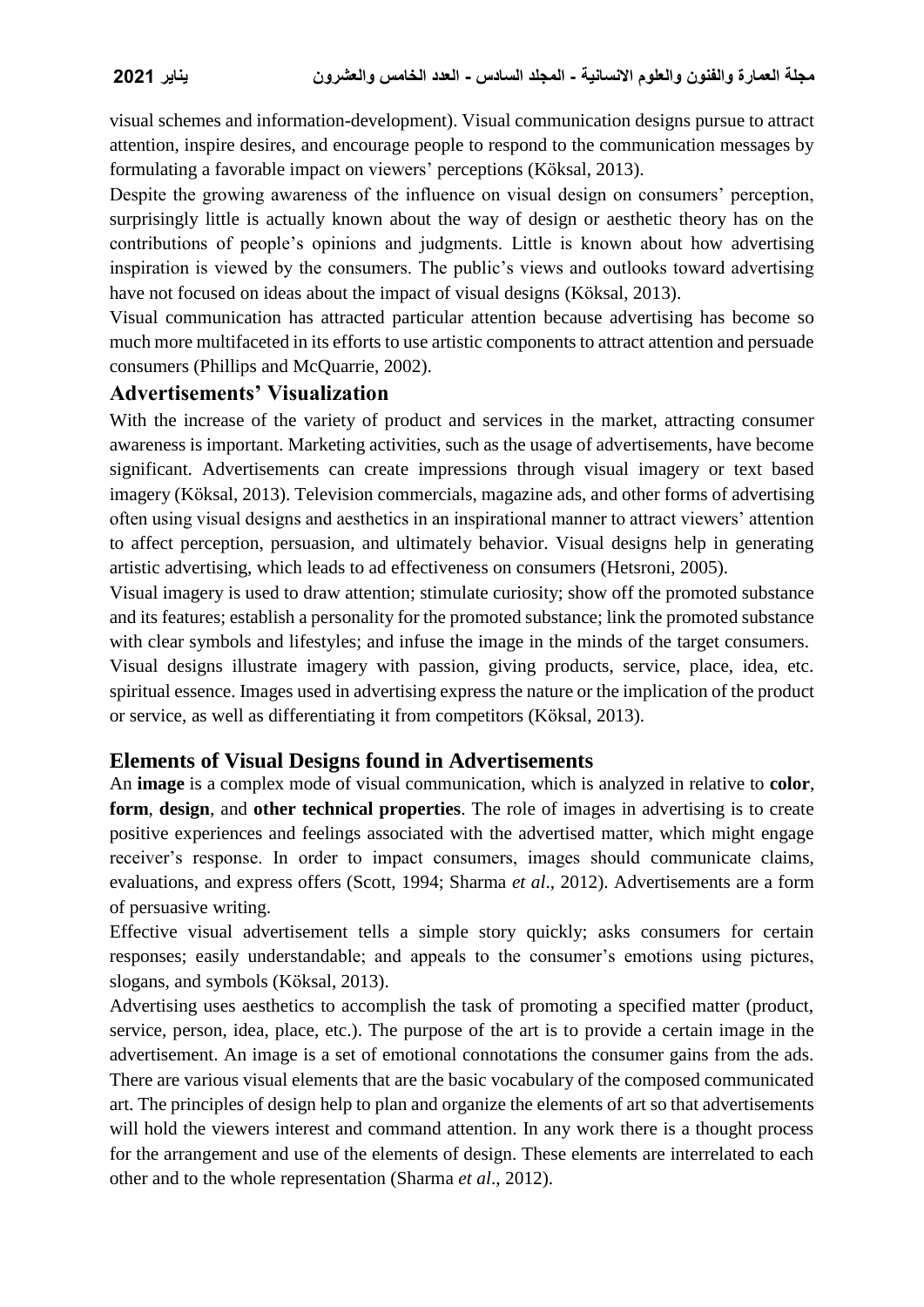The elements of design take into consideration lines, color, texture, shape, form, value, and contrast and size as follows:

Lines: refer to the mark on a surface that portrays a shape or outline. There are different types and styles of lines such as vertical, horizontal, diagonal, and contour.

**Color:** signifies specific shades that act as powerful image builders. The color wheel is a way of showing the chromatic scale. All the existing colors are made with the primary triad (red, blue, and green). Red portrays youthfulness, power, and action; blue depicts relaxation; and green implies organic, growth, and hope. There are also complimentary colors that can produce dull and neutral pigment. Black and white can be added to produce tints (add white), shades (add black) and tones (add gray).

Texture: the degree of roughness or smoothness in objects. This element refers to the surface qualities of an object. Smooth surfaces usually suggest sophisticated and polished tastes while rough surfaces suggest toughness.

**Shapes:** 2-dimensional line with no form or thickness (flat objects). Each shapes provides motivation to build images and illustrate different meanings; a circle indicates eternity and virtue; a line suggests freedom; triangles focus peoples' attention upward, while squares often suggest practicality and usefulness (Lidwell *et al.,* 2010).

**Form,** a 3-dimensional object having volume and thickness. It refers to a 3-D effect that entails the usage of light and shading techniques.

**Value:** This component refers to the degree of light and dark in a design. It is the contrast between black and white and all the tones in between. The seventh element in visual designing is **contrast,** the extreme revolutions between values.

**Size**: the differences in the magnitudes of objects, lines, or shapes (Lidwell *et al.,* 2010).

These elements when combined form an aesthetic design. Aesthetics is related to the sense of beauty. More broadly, academic scholars define aesthetics as a critical reflection on art, culture, and nature. Since ads' aesthetics can influence perceptions and judgments, the importance of design and color treatments must be considered. Artistic, visual, and appealing designs in advertisements create an interesting composition that acts as an attention attraction to viewers. Consumers' perceptions of advertisements evoke a wide range of emotions and outlooks. These perceptions impact the user's attitude towards the advertisements (Sharma *et al*., 2012).

# **Visual Design Impact on Perception**

Advertising that employs visual design elements to implicitly highlight the characteristics of the matter being promoted usually, have an impact on viewers' perceptions

Visual design and aesthetics give rise to effective responses associated after decoding of the ad. The receiver then will look at the whole advertisement with a more favorable perspective (Mick, 1992).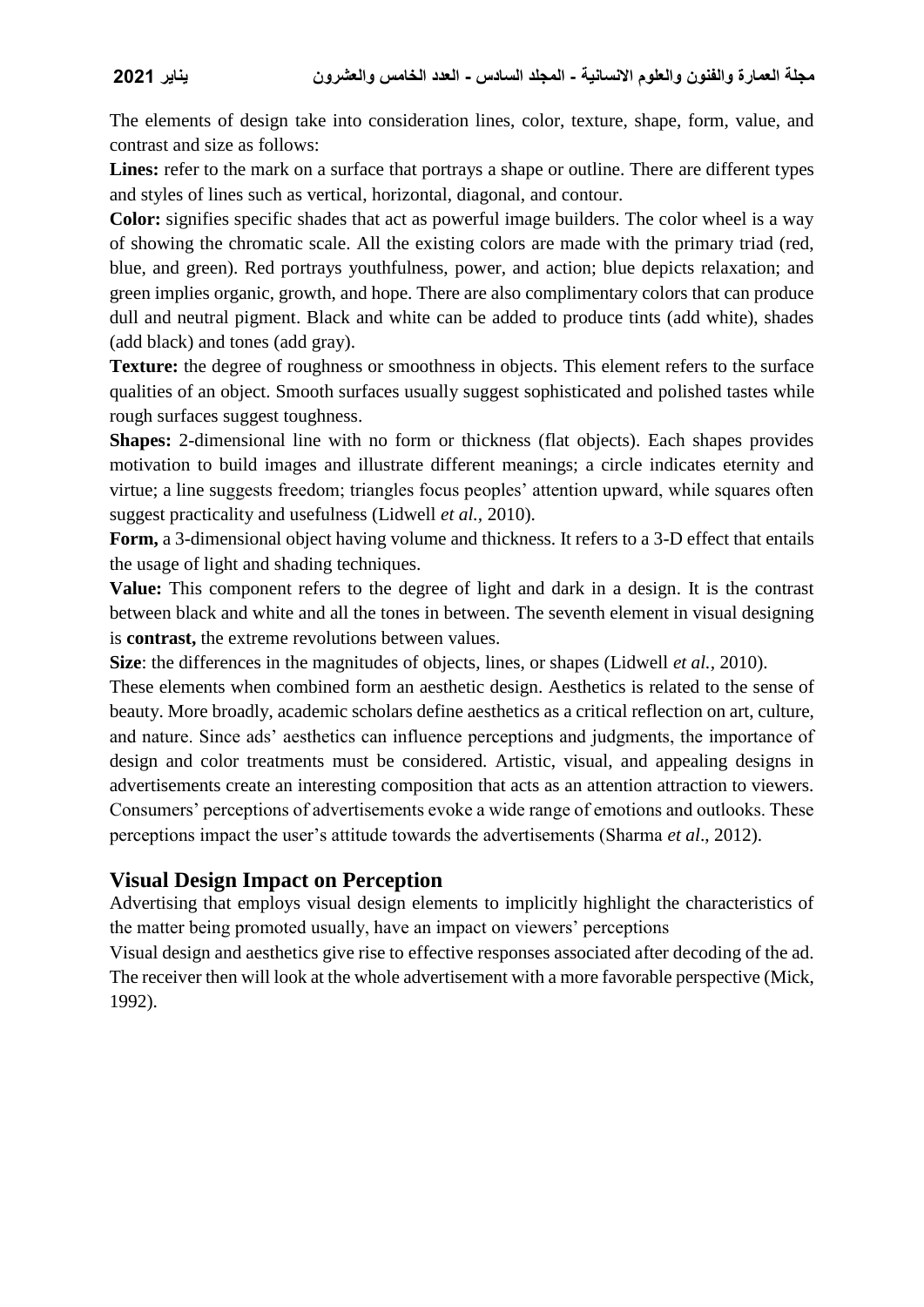

**(Eiman Negm \*, Passent Tantawi-Investigating the Impact of Visual Design on Consumers' Perceptions towards Advertising- April 2015)**

# **Types of Digital (Online) Advertising**

There are many different types of online advertising, but which one(s) should your business use? From Display Ads to SEO to PPC, here is your complete guide to online advertising.



### **1. Search Engine Marketing & Optimization (SEM) & (SEO)**

SEM (Search engine Marketing) and SEO (Search engine optimization) are two types of online advertising that promote content and increase visibility through searches.

 **SEM:** Instead of paying for the actual ad, advertising pay each time users click on the ad to their website. Businesses benefit by gaining specific information about their market.

 **SEO:** To gain a higher rank in search engine results, advertisers use various SEO tactics, such as linking, targeting keywords and meta descriptions and creating high level content that other sites will link to. While SEM is a paid strategy, SEO is organic, making it a sought-out type of online advertising.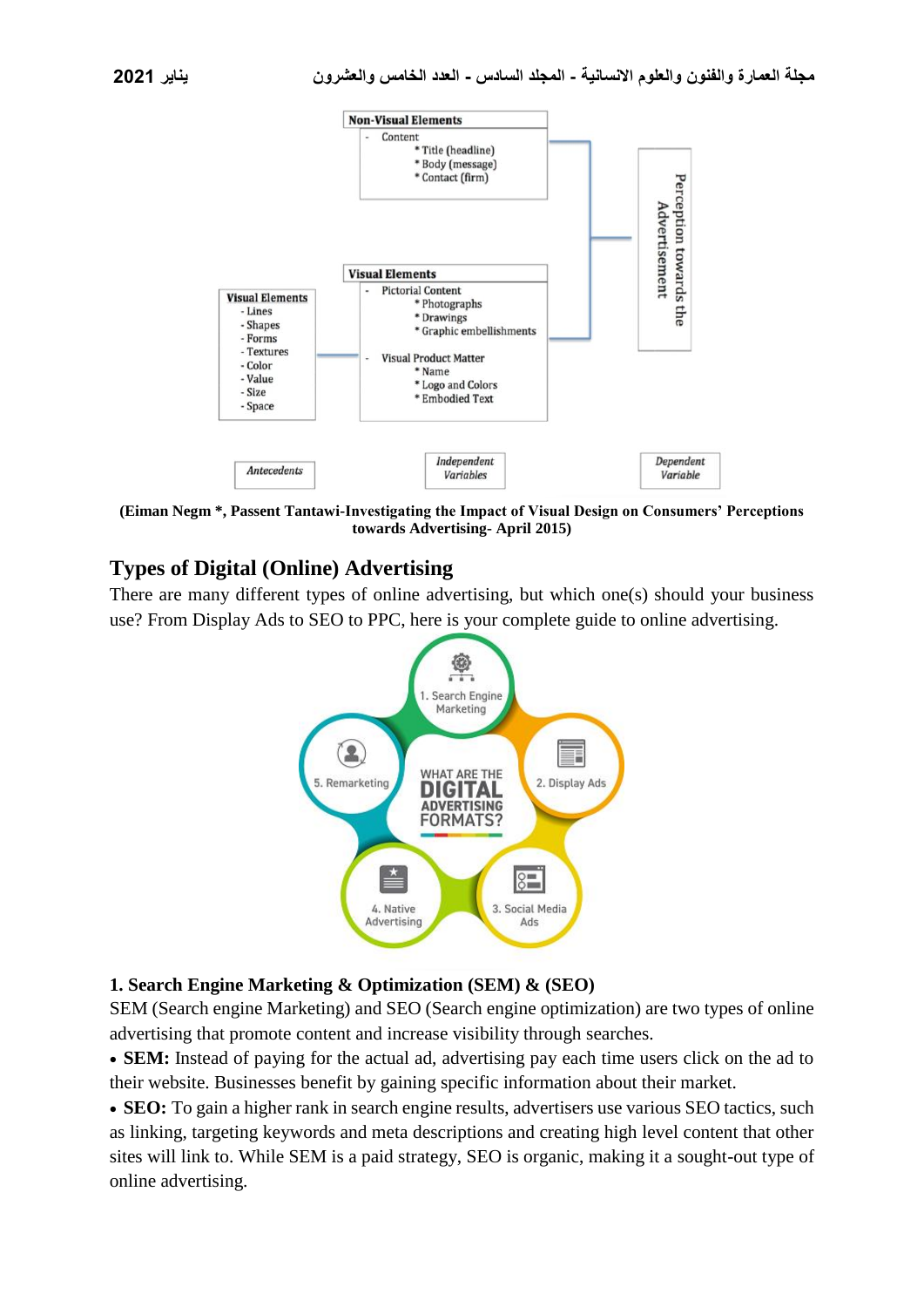# **2. Display Advertising**

Display advertising is a type of online paid advertising, typically using images and text. The most popular forms of display ads are banners, landing pages (LP's) and popups

### **3. Social Media**

There's no doubt that social media advertising just keeps growing and growing each year. There are [1.65 billion active mobile social accounts globally](https://www.dreamgrow.com/21-social-media-marketing-statistics/) with 1 million new active mobile social users added every day. According to the Hootsuite social media advertising statistics, social media advertising budgets have doubled, worldwide, from \$16 billion to \$31 billion in the past 2 years alone.

The two types of social media online advertising are organic, and paid. Placing paid ads, promoted posts or sponsored stories are a popular way to reach more of the demographic of the company, without paying a bundle. As you can see from the chart below, Facebook and Twitter are the most popular social media platforms for companies to reach potential new customers with Linkedin a popular avenue for B2B sales.



**(Credit image: [Social Media Examiner\)](http://www.socialmediaexaminer.com/)**

# **4. Native Advertising**

The ads placed at bloggers or Facebook posters were present? They can be "other recommended readings" or "other people liked" with suggested examples for users to click on. This is native advertising.

# **5. Pay Per Click (PPC)**

(Pay per click). These are ads that advertisers only pay for when a user clicks on them.

### **6. Remarketing (or retargeting)**

is a type of online advertising that does exactly what it says it does? This cookie-based technology literally follows the user around the internet, in order to remarket him/her again. [Statistics show](https://retargeter.com/what-is-retargeting-and-how-does-it-work) that only 2% of web traffic converts on the first visit, which means **98%**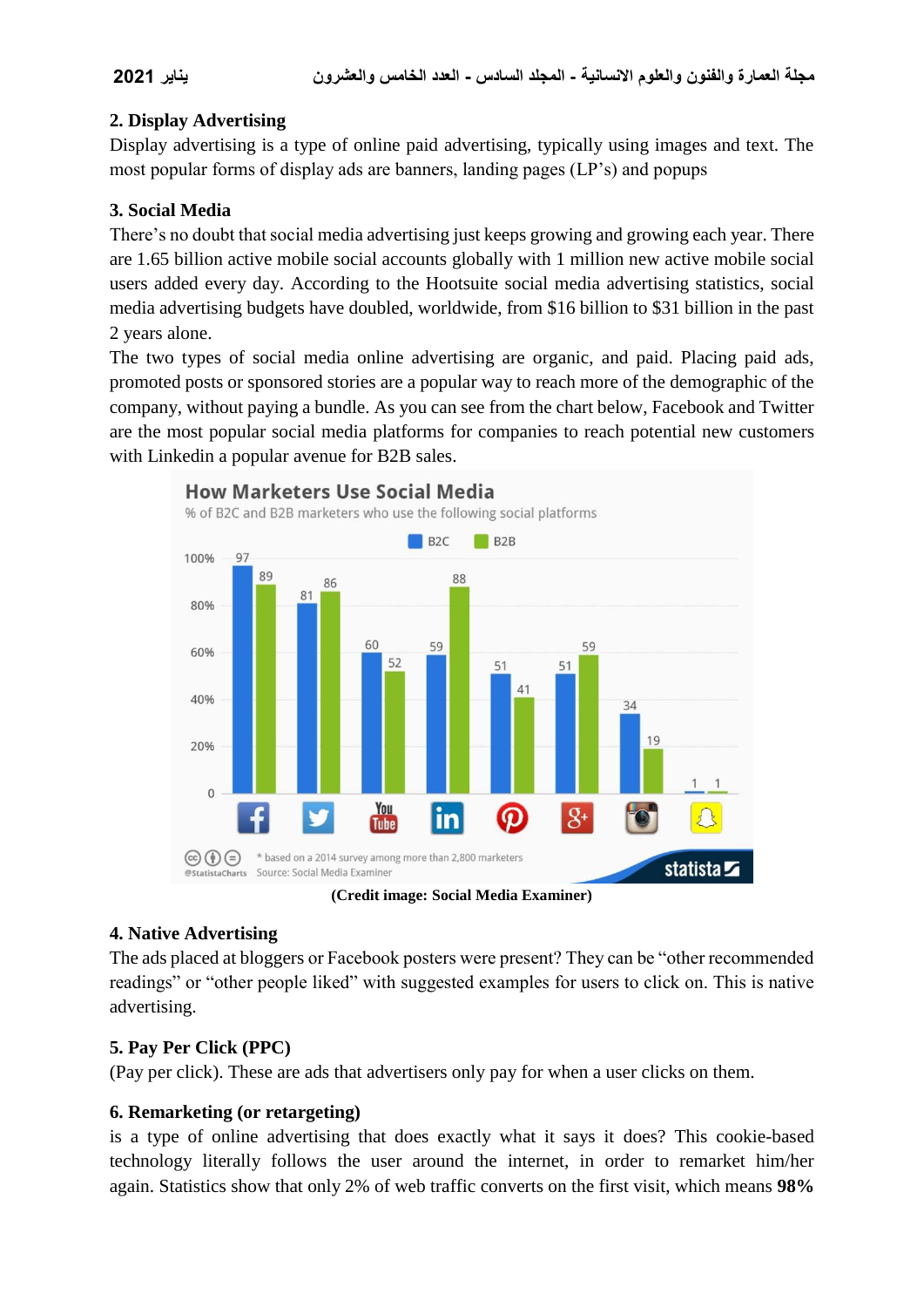**of users leave without converting right away**. These users are targeted once they leave the website by then seeing subtle hints (ads), reminding them about their previous interest. Here's how the code works:



# **7. Affiliate Marketing**

Affiliate marketing is promoting a company's product while earning a commission for each sale that was made. It's essentially a 3party advertising agreement between the advertiser, publisher and consumer. It's widely adopted with bloggers who have large numbers of followers and are looking to gain passive income.



**(Credit image: [cj affiliate\)](http://www.cj.com/what-is-affiliate-marketing)**

# **8. Video Ads**

Video ads are growing in popularity, especially with the younger generation of consumers. [BI](http://www.businessinsider.com/digital-video-advertising-aggressive-spending-and-growth-2014-9)  [Intelligence](http://www.businessinsider.com/digital-video-advertising-aggressive-spending-and-growth-2014-9) reported that digital video will reach nearly \$5 billion in ad revenue and with the highest average click-through rate, 1.84%, of any digital format (2016). And the stats don't lie. [55% of consumers view videos in their entirety](https://www.hubspot.com/marketing-statistics) while 43% want to see more video content from markets.

# **Top 6 Benefits of Digital Advertising**

As an advertiser, you're faced with two choices: traditional adverting or digital advertising. Traditional advertising has always been very effective when it comes to targeting local audience and driving customers to brick-and-mortar stores), yet unlike digital advertising it cannot reach specific target audience nor does it provide timely analysis and results to the marketer; which are benefits that are unique to digital advertising.

Here are the top six benefits unique to digital advertising.

# **1. It's Cost-Effective**

Digital advertising is so cost-effective that even small businesses, start-ups, and mom-and-pop shops can afford it. [Facebook's cost per click \(CPC\), on average, is around \\$0.61.](https://moz.com/blog/my-story-how-facebook-advertising-performed-vs-google-adwords) If you decide to advertise on Google instead, that'll cost you approximately between \$9.90 and \$22.84 per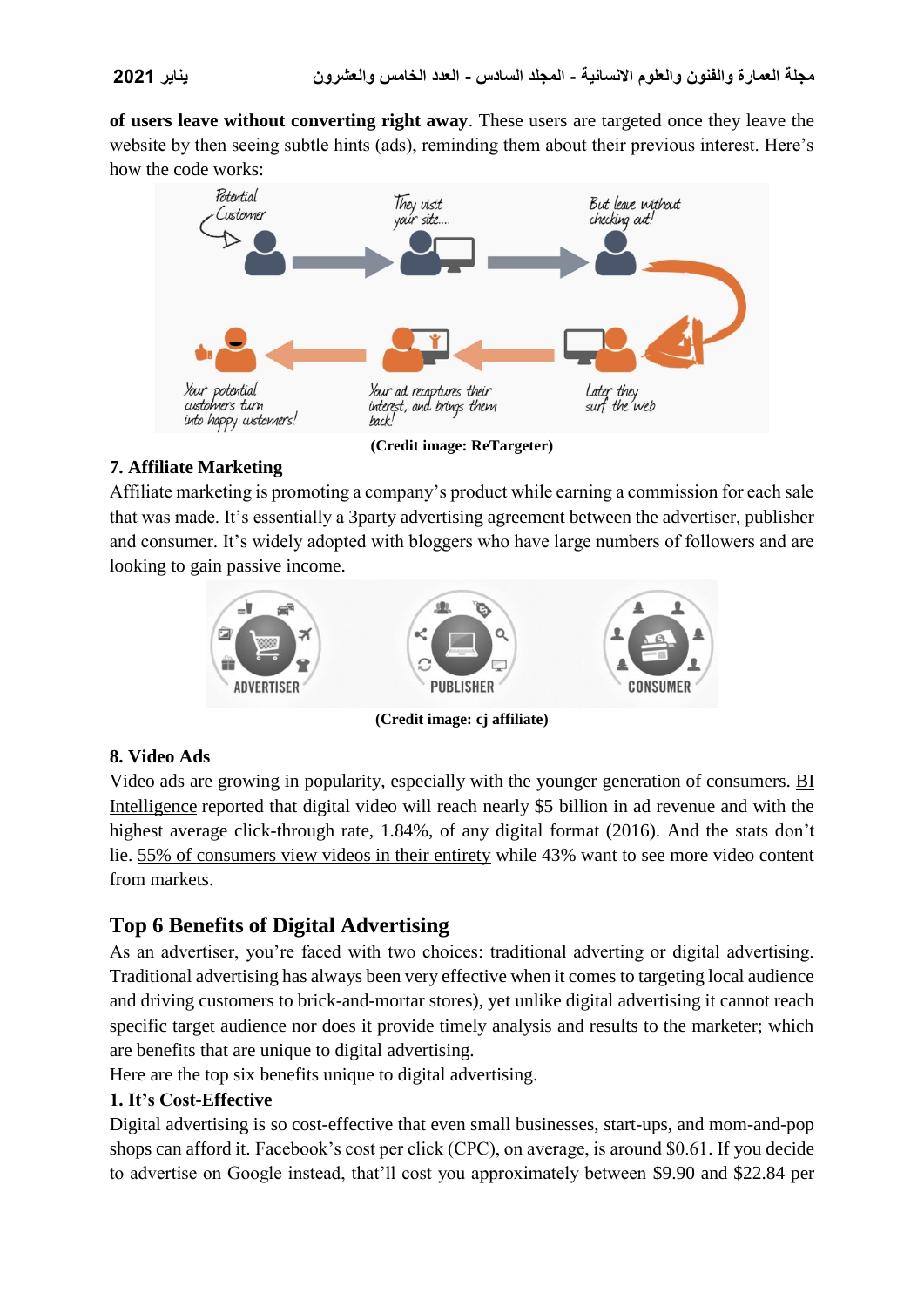click. Although it's a little more expensive than Facebook advertising, it's still significantly cheaper than traditional advertising.

### **2. More Teens Are on Social Media**

Millennials now have their eyes glued to their screens. Actually surreys show that many of them spend a good amount of time on social networks on daily basis as social media became an integral part of their lives.

### **3. Your Brand Can Go Viral**

Thanks to the ease of sharing, memes, videos, news stories, and even brands can go viral. A famous going-viral, rags-to-riches success story is [CEO and Founder of Nasty Gal Sophia](http://www.telegraph.co.uk/tv/0/real-girlboss-rise-fall-nasty-gal-founder-sophia-amoruso/)  [Amoruso'](http://www.telegraph.co.uk/tv/0/real-girlboss-rise-fall-nasty-gal-founder-sophia-amoruso/)s, who started her small, unkown business on eBay while spreading brand awareness first on MySpace then on Facebook, leveraging Facebook's targeting tools and aiming ads at consumers who were most likely to purchase her clothes. Her brand awareness campaigns eventually led to partnerships with major fashion and footwear brands and investors. Now Amoruso's has a retail store in LA and several online stores internationally.

### **4. You Can Target Ads to Almost Anyone**

Social media platforms have the ability to target ads to almost anyone with the information it collects from users and [third-party data brokers](https://www.advertisemint.com/facebook-puchases-offline-data-for-better-ad-targeting/) such as Acxiom, Epsilon, and Experian. With the data provided by Facebook, you can target people according to their demographics, behaviors, lifestyles, interests, and connections.

### **5. You Have Access to Data and Insights**

One of the mega advantages of social media (Facebook, google, Snapshat, etc…) is that it will provide you with a lot of timely and valuable insights into how much you are spending versus your profits and the RPO (return on investment) that you are getting from your ad. It will also give you a lot of insights on your audience and their habits and lifestyle. Unlike traditional advertising, you don't have to wait for weeks for the results that you can then use to improve your campaigns.

### **6. Ad Formats Are Constantly Improving**

Social Media platforms keep on improving their ads formats all the time, which results in improving your overall advertising experience. For example: Almost every month Facebook updates its ad products to improve the buying process for users. To note a few examples, in November, **Facebook-owned Instagram** released [shoppable photo tags](https://www.advertisemint.com/shop-in-the-app-with-instagrams-shoppable-photo-tags/) that allow users to shop from a brand without leaving the app.

[\(Roee Ganot-](https://www.perion.com/blog/author/roee-ganot/) 8 Types of Online Advertising You Need to Know-2017. Available on: https://www.perion.com/blog/8-types-online-advertising-need-know/)